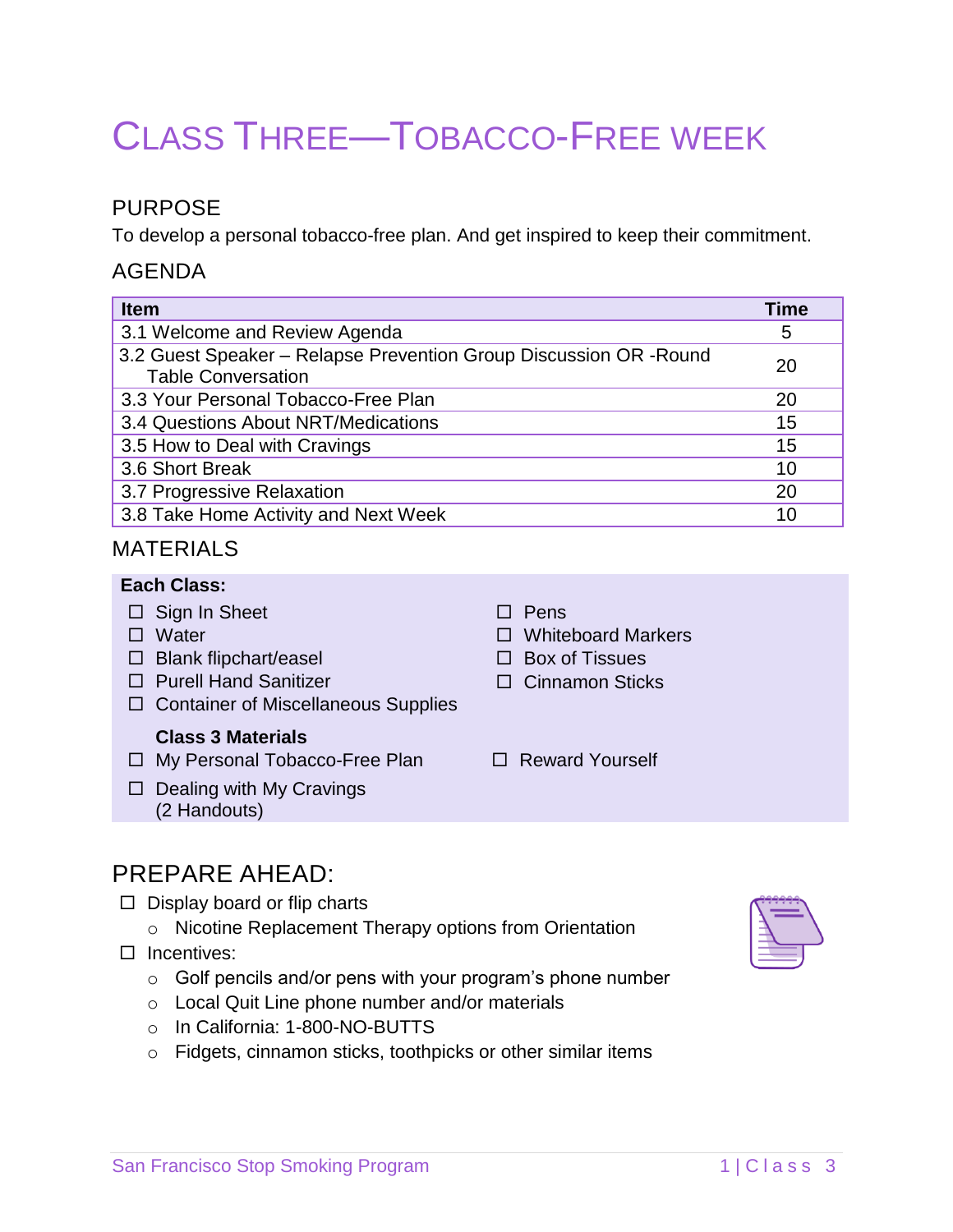## CLASS CONTENT

#### **3.1 Welcome (5 minutes)**

- Give positive feedback for attending
- Explain purpose of session
- Review agenda

#### **3.2 Guest Speaker – If available (20 minutes)**

Invite a speaker who is an ex-smoker to come talk about their experiences becoming tobacco-free. This is a chance for the participants to see a real live non-smoker who has previously completed the class. Listening to the speaker's experiences may validate the rough time the participants are having now and re-emphasize the hope that they really *can* be tobacco free if they follow the program.

- Participants have a chance to ask the guest speaker questions.
- Check in and see how people are doing in anticipation of their tobacco-free date.
- Emphasize that it's important to get rid of all their cigarettes (in the car, in the jacket pocket, on the patio, etc.



• Remind participants to use the 5 D's that they have been practicing.

#### **3.2 No Guest Speaker Option: Round Table Discussion (20-30 minutes)**

#### *Facilitator Script:*

We know a lot of you will have a lot on your mind during this process of becoming tobacco-free. We will be doing a round table share in which everyone goes around and shares about how they are doing. We want to make sure everyone has time, so as we go around, don't rush but do be aware that everyone needs a turn.

#### *Questions:*

- *1. If/when you became tobacco free.*
- *2. How do you feel right now?*
- *3. What strategies have you used to deal with cravings and triggers?*

#### **3.3 Your Personal Tobacco-Free Plan (20 minutes)**

- Talk briefly about the importance of creating their own plan out of what they have learned in the past two weeks.
- Using the **handout** *"Your Personal Tobacco-Free Plan"* the facilitator will go through the "plan" with the participants.
- Direct everyone to fill out their tobacco-free day, their method, and their main reason for becoming free. To help facilitate ideas, go over each topic asking them to suggest possible solutions (everyone can just call them out).
- Help them get the idea for the 7 topics by suggesting 1 or 2 answers if they seem stuck

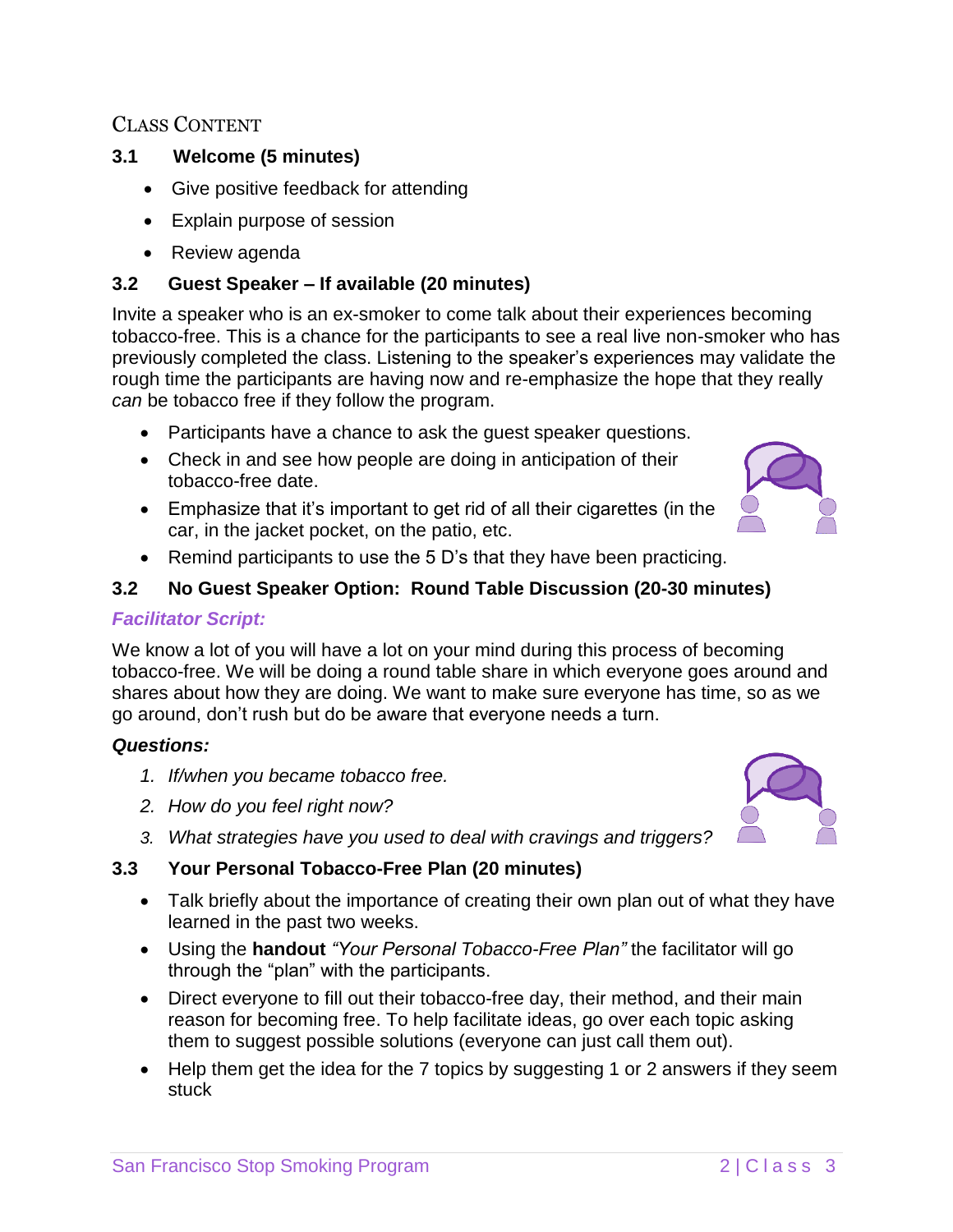#### *Facilitator Note:*

*Since everyone's smoking habit is different, participants will devise or create their own plan from what they have learned from the first two weeks of the class. All the information can be found in the previous handouts "Getting Ready to Be Tobacco Free" and "Becoming Tobacco-Free". Help everyone fill it out – some may not be comfortable writing. If there are some particularly good answers on the sheet that did not get mentioned by the group be sure to mention them, but only after the group has given it a try. Hand out extra copies for the people who want to take redo it.*

*You may actually need to let the class know that the non-smoking muscle does not exist anywhere in the human body. One woman actually asked us where her nonsmoking muscle was located. Every time they resist a craving or use the 5D's to put off a cigarette they are exercise their non-smoking muscle-they are becoming stronger and gaining confidence. Remind them that it is part of "practicing becoming tobacco-free."* 

#### **3.4 Questions about NRT and Medications (15 minutes)**

- Ask if everyone has their method.
- Troubleshoot and make suggestions for those who need help. Offer to call their pharmacy.
- Review how to use the patch since most people will be using that.
- Review Chantix use, if anyone is starting that.
- Refer them to the handouts from the Orientation.

#### **3.5**. **How to Deal with Cravings** (**15 minutes)**

• Review these two handouts with participants.

#### **3.6 Pre-Hypnotherapy Break (10 minutes)**

#### *Facilitator Script:*

"Most smokers don't realize that they can deeply relax without a cigarette. Our next activity will be a deep relaxation exercise that will show you that you can relax without a cigarette. Most people really love this part of the class. Everyone do whatever you need to do before we start. We will come back in 10 minutes."

- Allow 10 minutes for everyone to stand up and stretch, go to the bathroom, have a drink of water etc…
- Ask that everyone do whatever they need to do so that they can relax quietly for approximately 15 minutes, include: getting a cough drop, blowing their nose, finding what they need in their bag/purse, throwing away garbage, etc.
- Stress that everyone will be going into a deeply relaxed state and no one will want to be interrupted. The more specific you are about this, the less disruption there will be during the relaxation session.
- Tell them that after a deep relaxation exercise there will be some stop smoking suggestions\affirmations. These will help them tap into and strengthen the part of themselves that really wants them to tobacco-free.

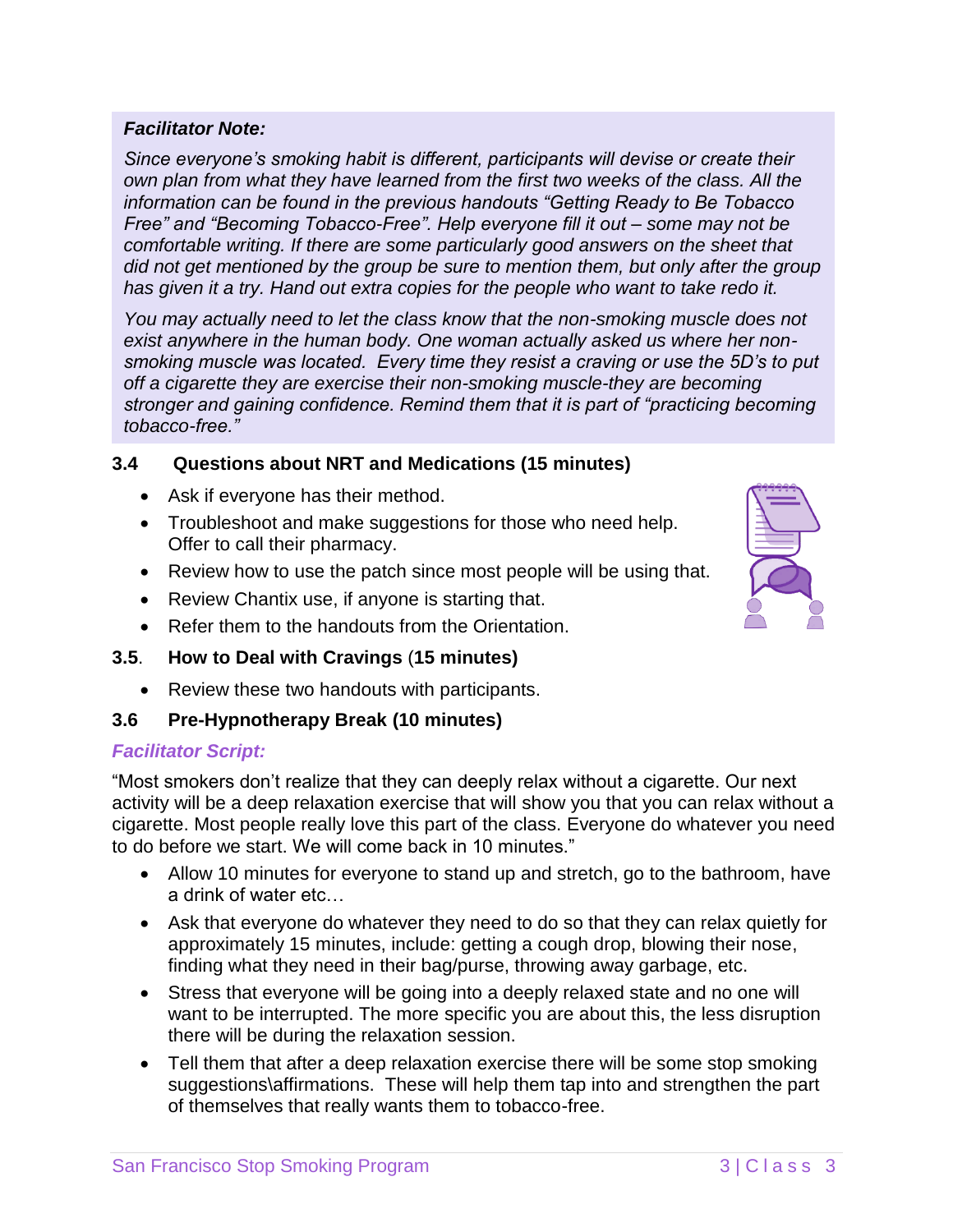### **3.7 Progressive Relaxation (15-20 minutes)**

<http://hypnosistrainingacademy.com/3-surefire-power-words-to-gain-power-and-influence-people-fast/>

Close the door and dim the lights. Ask that the participants close their eyes and begin the process. Say "If you would allow your eyes to close."

"Take a nice, deep breath in and exhale-letting go of any stress or tension. Take another deep breathe in and when you are ready, exhale, letting a peaceful wave of relaxing energy wash over your body and mind. Take one more deep breath in and when you are ready exhale, exhale and let a waterfall of relaxation flow from your head all the way down to your feet. Let yourself relax even more now. Allow yourself to just relax. Drifting, dreaming and floating. Breathe deeply and relax.

Now if you wish, just pay attention to your breathing, breathing in and breathing out…like the waves of the ocean, rising and then subsiding. If thoughts come, just let them come, and let them go, as if they were birds flying by or clouds floating across the sky. As thoughts float in, just let them float out. Then come back to your breathing and relaxing. If you hear any outside sounds just include them in your relaxation, let them relax you even further.

*<Progressive relaxation>* Now place all of your attention and awareness on your feet and let them relax. Releasing any tension. Release and relax. Feeling loose and limp. Now place your attention on your legs: your calves and knees, thighs and hips and allow them to relax. Now your back, letting all the muscles of your back, release and relax. Your abdomen and chest/ letting all the muscles and all the organs release and relax. Now your shoulders, arms and hands/ allowing them to release and relax. Now your neck-letting all the muscles in your neck release and relax. Now your scalp and forehead, eyebrows and your eyes and eyelids-letting all the muscles in and around your eyes release and relax. Now relax your cheeks, mouth and your jaw. Letting all the muscles in and around your mouth release and relax. Breathe in, release and relax.

And now as I count down from 25 to 1 you may relax even further, deeper and deeper, with each count relaxing more and more. Perhaps doubling or tripling your relaxation. 25, 24, 23, 22, 21, 20, …, 5, 4, 3, 2, and 1. Deeply relaxed.

When you relax this deeply, you go within yourself to a peaceful place inside. In this place of great wisdom and comfort and you realize that you have made a very important decision. You have made the decision to become a non-smoker. You are in the process of giving up smoking. And because you have made this decision from such a deep inner place you will find and practice all the ways to become smoke-free that work for you. You will have no desire to smoke, and when you are ready, you will never smoke again. You will have few or no withdrawal symptoms. You will have no cravings. You will not want to smoke. You will not smoke.

From now on, you will experience an absolute distaste for smoking, and all the old feelings you've had of a desire to smoke are vanishing. You want to breathe in clean fresh air. Breathing freely is getting easier and easier for you. Smoking is distasteful in every way. In fact, the whole idea of putting such a poison into your body is highly distasteful to you. Your desire to stay away from cigarettes is permanent and long lasting.